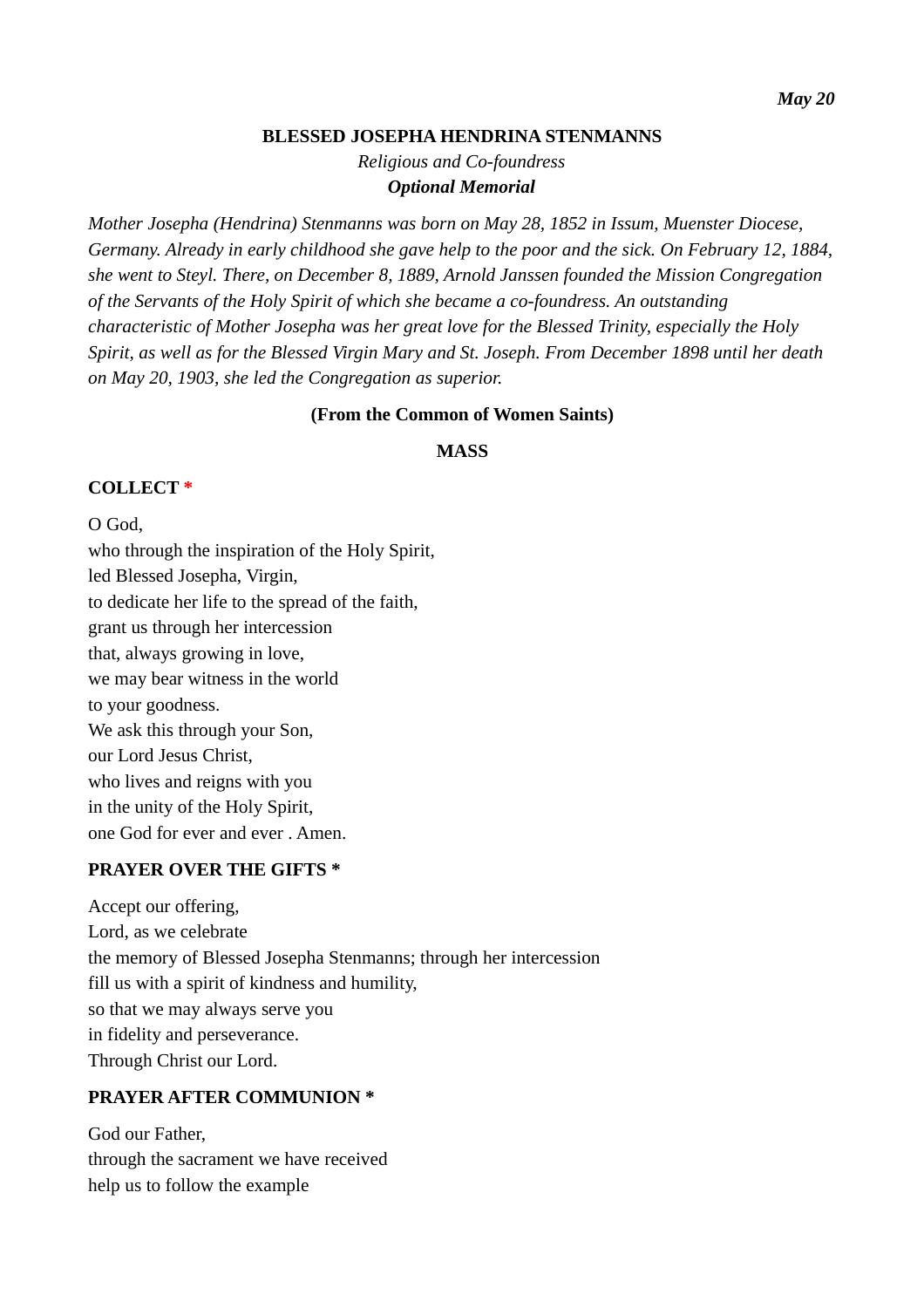of Blessed Josepha Stenmanns and serve you in our brothers and sisters in a spirit of kindness and love. Through Christ our Lord.

**\*** This English translation of the prayers is only provisional. It has not yet been approved by the Congregation for the Sacraments and Divine Worship.

# **INVITATORY**

*Invitatory Antiphon:* The Lord is the king of virgins; come, let us adore him.

#### **Invitatory Psalm**

Psalm 94(95)

Come, ring out our joy to the Lord; hail the God who saves us. † Let us come before him, giving thanks, with songs let us hail the Lord. *(Antiphon)*

A mighty God is the Lord, a great king above all gods. In his hand are the depths of the earth; the heights of the mountains are his. To him belongs the sea, for he made it, and the dry land shaped by his hands. *(Antiphon)*

Come in; let us bow and bend low; let us kneel before the God who made us for he is our God and we the people who belong to his pasture, the flock that is led by his hand. *(Antiphon)*

O that today you would listen to his voice ! 'Harden not your hearts as at Meribah, as on that day at Massah in the desert when your fathers put me to the test; when they tried me, though they saw my work. *(Antiphon)*

For forty years I was wearied of these people and I said: "Their hearts are astray, these people do not know my ways." Then I took an oath in my anger: "Never shall they enter my rest." *(Antiphon)*

Glory be to the Father and to the Son and to the Holy Spirit. As it was in the beginning, is now, and ever shall be, world without end. Amen. *(Antiphon)*

*Invitatory Antiphon:* The Lord is the king of virgins; come, let us adore him.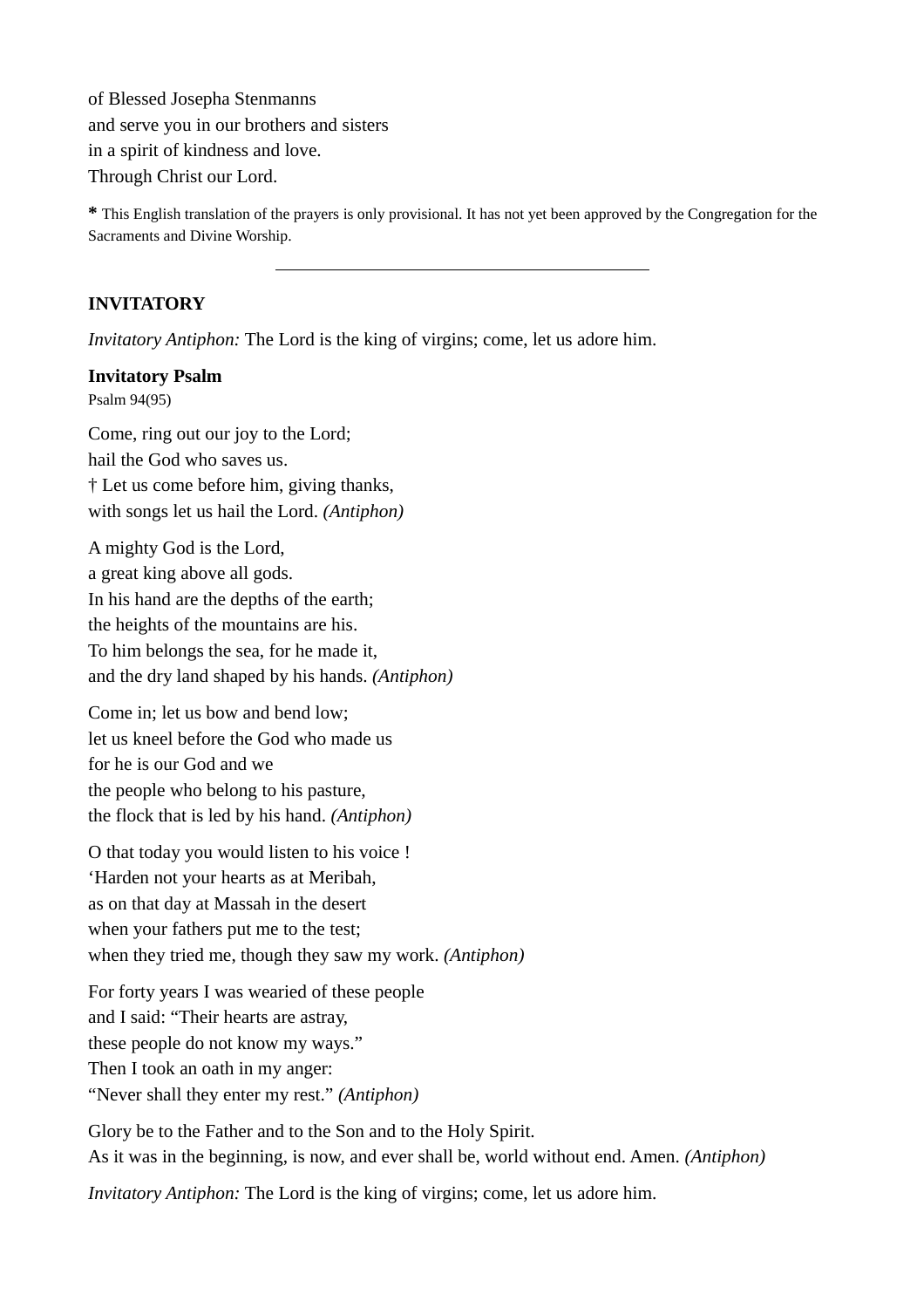#### **OFFICE OF READINGS**

#### **HYMN**

Praise we the woman who, endued With high heroic fortitude, Has won renown that shall not die, A place among the saints on high.

Such holy love inflamed her breast, She would not seek on earth her rest, But, strong in faith and patience, trod The narrow path that leads to God.

Restraining every froward sense By gentle bonds of abstinence, With prayer her hungry soul she fed, And thus to heavenly joys hath sped.

O Christ, the strength of all the strong, To whom alone high deeds belong, Through her prevailing prayer on high In mercy hear thy people's cry.

All praise to God the Father be, All praise, eternal Son, to thee, Whom with the Spirit we adore For ever and for evermore. Amen.

#### **PSALMODY**

*Ant. 1:* Her mouth spoke wisdom; the law of compassion was on her tongue.

#### **Psalm 18(19) A 2-7**

The heavens proclaim the glory of God \* and the firmament shows forth the work of his hands. Day unto day takes up the story \* and night unto night makes known the message.

No speech, no word, no voice is heard † yet their span extends through all the earth, \* their words to the utmost bounds of the world.

There he has placed a tent for the sun; † it comes forth like a bridegroom coming from his tent, \* rejoices like a champion to run its course.

At the end of the sky is the rising of the sun; †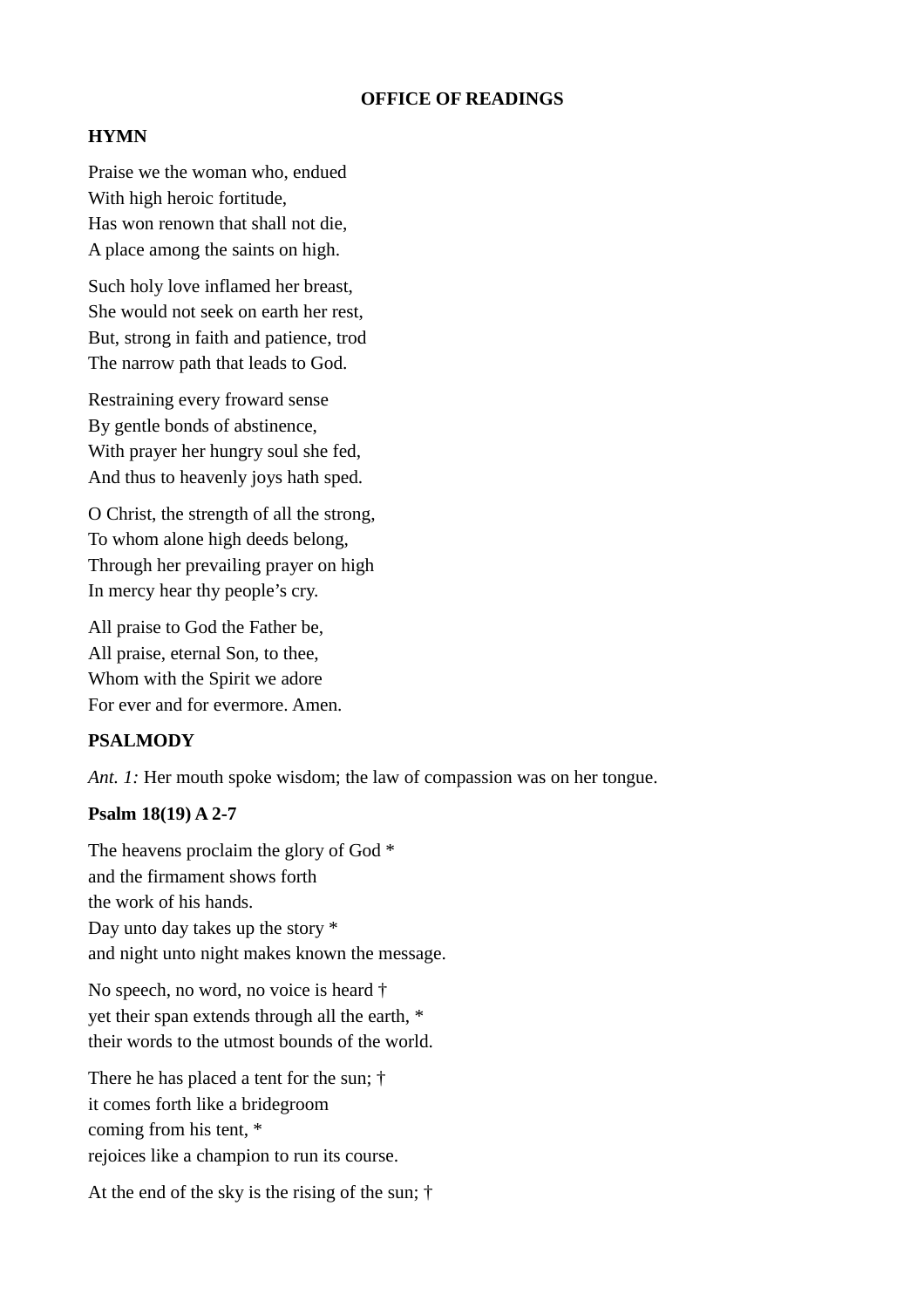to the furthest end of the sky is its course. \*

There is nothing concealed from its burning heat.

*Ant. 1:* Her mouth spoke wisdom; the law of compassion was on her tongue.

*Ant. 2:* The holy women who trusted in the Lord sang a hymn of praise in their hearts.

# **Psalm 44(45)**

# **I**

My heart overflows with noble words. † To the king I must speak the song I have made; \* my tongue as nimble as the pen of a scribe.

You are the fairest of the children of men † and graciousness is poured upon your lips: \* because God has blessed you for evermore.

O mighty one, gird your sword upon your thigh; † in splendour and state, ride on in triumph \* for the cause of truth and goodness and right.

Take aim with your bow in your dread right hand, † Your arrows are sharp: peoples fall beneath you. \* The foes of the king fall down and lose heart.

Your throne, O God, shall endure for ever, † A sceptre of justice is the sceptre of your kingdom. \* Your love is for justice; your hatred for evil.

Therefore God, your God, has anointed you † with the oil of gladness above other kings: \* your robes are fragrant with aloes and myrrh.

From the ivory palace you are greeted with music. † The daughters of kings are among your loved ones. \*

On your right stands the queen in gold of Ophir.

*Ant. 2:* The holy women who trusted in the Lord sang a hymn of praise in their hearts.

*Ant. 3:* They are led to the Lord amid gladness and joy.

# **II**

Listen, O daughter, give ear to my words: \* forget your own people and your father's house. So will the king desire your beauty: \* He is your lord, pay homage to him.

And the people of Tyre shall come with gifts, \*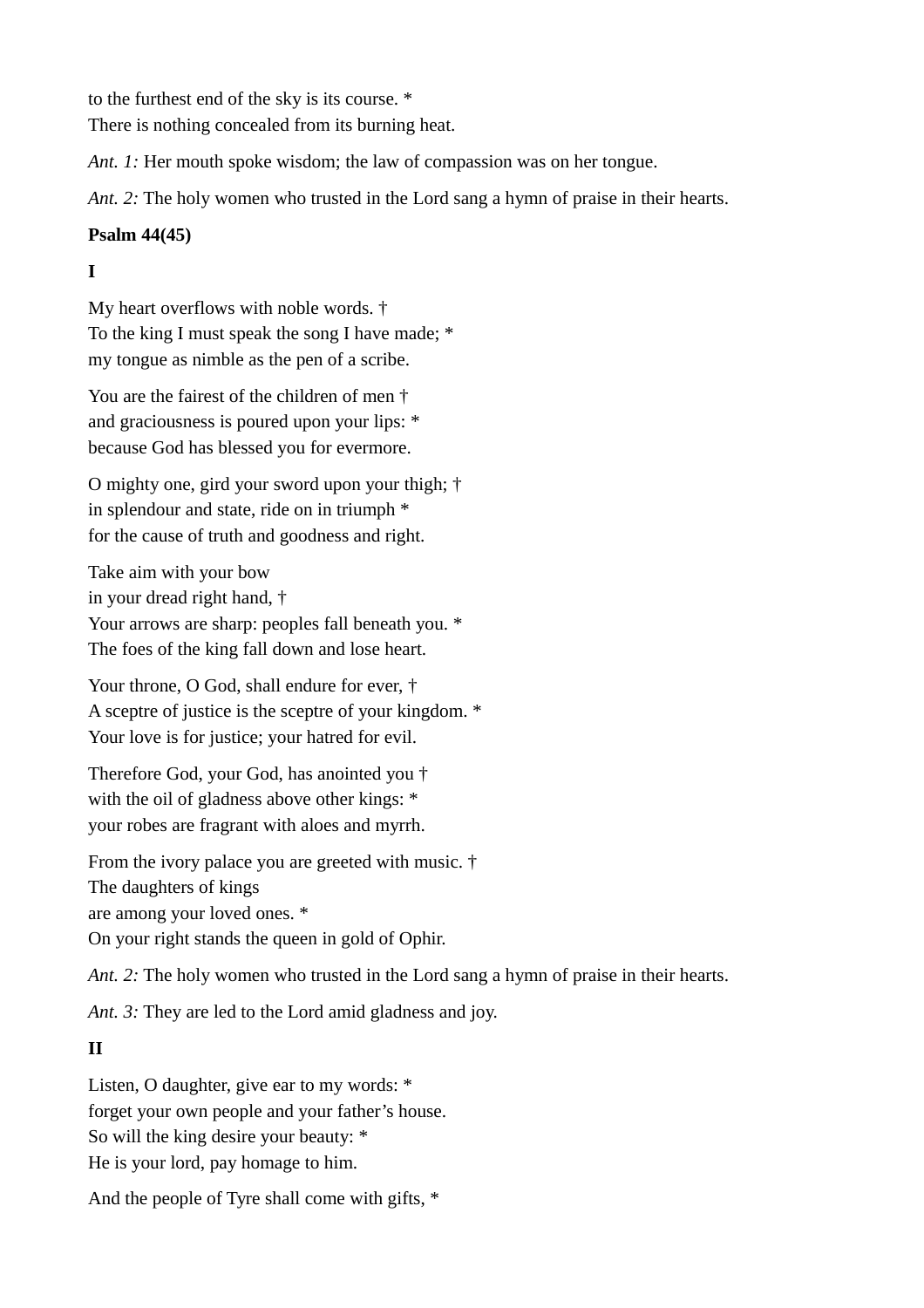the richest of the people shall seek your favour. The daughter of the king is clothed with splendour, \* her robes embroidered with pearls set in gold.

She is led to the king with her maiden companions. † They are escorted amid gladness and joy; \* they pass within the palace of the king.

Sons shall be yours in place of your fathers: \* you will make them princes over all the earth. May this song make your name for ever remembered. \* May the peoples praise you from age to age.

*Ant. 3:* They are led to the Lord amid gladness and joy.

 $\hat{V}$  The thoughts of my heart are always before you.

 $\overline{R}$  Lord, you are my rescuer, my redeemer.

### **FIRST READING Rom 12:1-21**

A reading from the letter of St Paul to the Romans

#### *The Christian life, a spiritual worship*

I appeal to you, brethren, by the mercies of God, to present your bodies as a living sacrifice, holy and acceptable to God, which is your spiritual worship. Do not be conformed to this world but be transformed by the renewal of your mind, that you may prove what is the will of God, what is good and acceptable and perfect.

For by the grace given to me I bid every one among you not to think of himself more highly than he ought to think, but to think with sober judgment, each according to the measure of faith which God has assigned him. For as in one body we have many members, and all the members do not have the same function, so we, though many, are one body in Christ, and individually members one of another. Having gifts that differ according to the grace given to us, let us use them: if prophecy, in proportion to our faith; if service, in our serving; he who teaches, in his teaching; he who exhorts, in his exhortation; he who contributes, in liberality; he who gives aid, with zeal; he who does acts of mercy, with cheerfulness.

Let love be genuine; hate what is evil, hold fast to what is good; love one another with brotherly affection; outdo one another in showing honour. Never flag in zeal, be aglow with the Spirit, serve the Lord. Rejoice in your hope, be patient in tribulation, be constant in prayer. Contribute to the needs of the saints, practise hospitality.

Bless those who persecute you; bless and do not curse them. Rejoice with those who rejoice, weep with those who weep. Live in harmony with one another; do not be haughty, but associate with the lowly; never be conceited. Repay no one evil for evil, but take thought for what is noble in the sight of all. If possible, so far as it depends upon you, live peaceably with all. Beloved, never avenge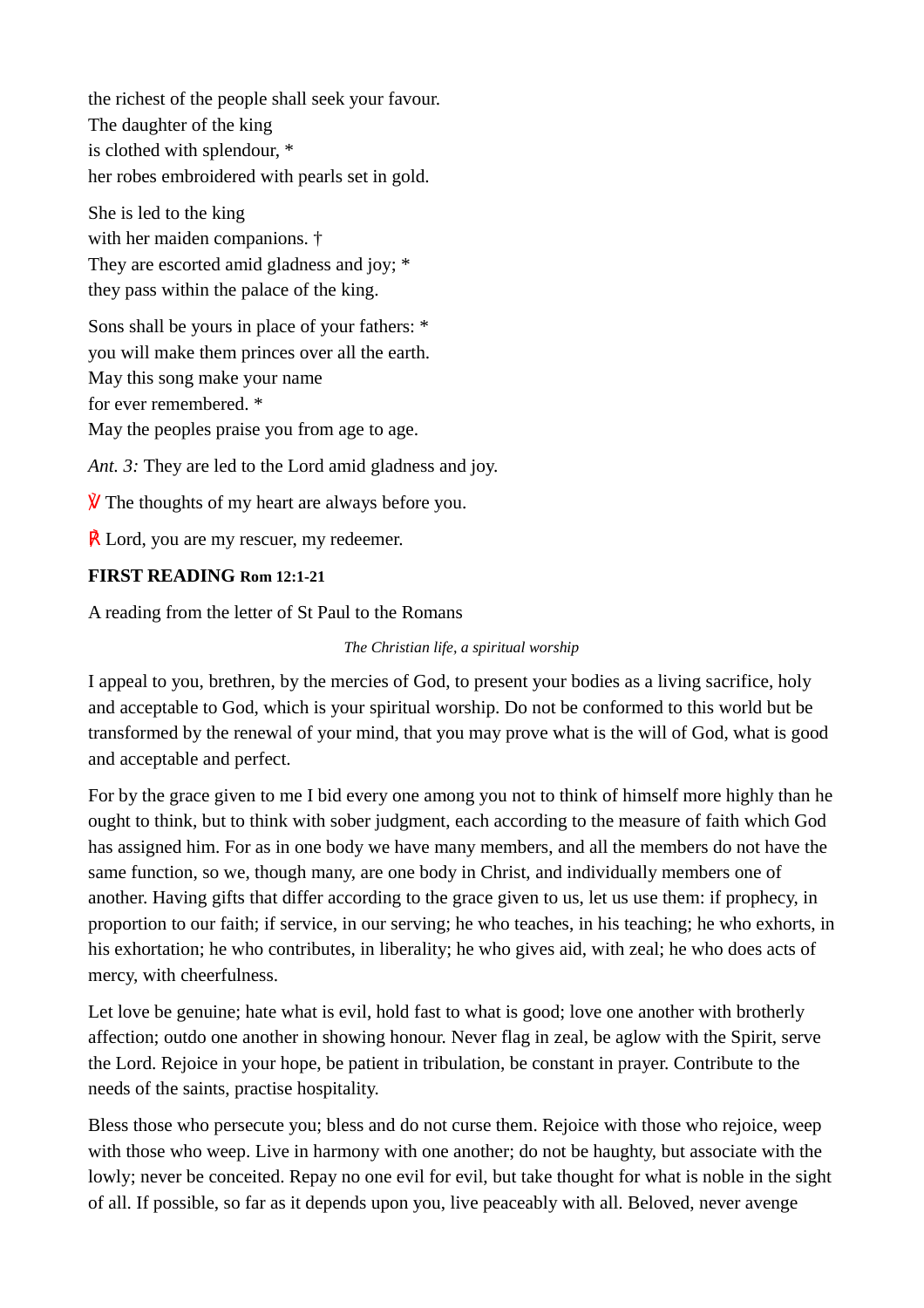yourselves, but leave it to the wrath of God; for it is written, 'Vengeance is mine, I will repay, says the Lord.' No, 'if your enemy is hungry, feed him; if he is thirsty, give him drink; for by so doing you will heap burning coals upon his head'. Do not be overcome by evil, but overcome evil with good.

# **RESPONSORY Rom 12:12; Eph 4:23-24**

 $\hat{V}$  Be transformed by the renewal of your mind,

 $\mathbf{\hat{R}}$  that you may prove what is the will of God, what is good and acceptable and perfect.

 $\hat{V}$  You must be made new in mind and spirit and put on the new nature,

 $\mathbf{\vec{R}}$  that you may prove what is the will of God, what is good and acceptable and perfect.

# **SECOND READING**

From letters of Mother Josepha to individual Sisters

*(14 May 1901, 11 December 1899, September 1900, 26 August 1902) The Spirit of a Missionary Sister*

Your kind letter gave me much joy. Thank you for sharing everything with me simply and candidly; the good Lord will reward you.

Take great pains in the exercise of your task. Impress on the Sisters that they are to become and remain faithful members of the Congregation. Instill in them great respect for Reverend Father Superior and the other superiors. Pray much to the Holy Spirit, whose servants we are and who has gathered us together in love, that he will preserve us in love.

You have many worries right now. The larger the house, the more you need to be everywhere at once. But do not become discouraged, the good Lord will help you; if you mean well, all will go well. Accustom yourself to guiding the sisters gently and patiently. But when you regard something as good, you must keep to it firmly. Otherwise only with love.

Just be truly sincere and insignificant in your own eyes; then all will go well. Earn the children's trust through love, for love wins hearts. If it becomes rather difficult at times, recall how you promised Jesus Christ fidelity until death; therefore do not draw back from the plow. Cheerfulness and good humor are part of sanctity, and they keep the soul peaceful. Often pray ejaculations; they relieve the heart.

Be quite open with the confessor and cultivate great respect for Sister Superior. Let us pray fervently that God's holy will may be done, for the will of God is the highest. Sacrifices have to be made in the missions. They are a sign that it is God's work. How short this earthly life is. Maintain courage and peace of heart.

How foolish it is when we have all kinds of wishes. Let us live from hour to hour, from day to day and leave the future to God. He will care for us like a loving Father.

Dear Sisters, begin again with new courage and trust; the Holy Spirit will give you strength and stamina. Be peace-loving and willing to make sacrifices and help lighten the heavy burden of the superiors through mutual sisterly love. God's work has to be purified through suffering like gold in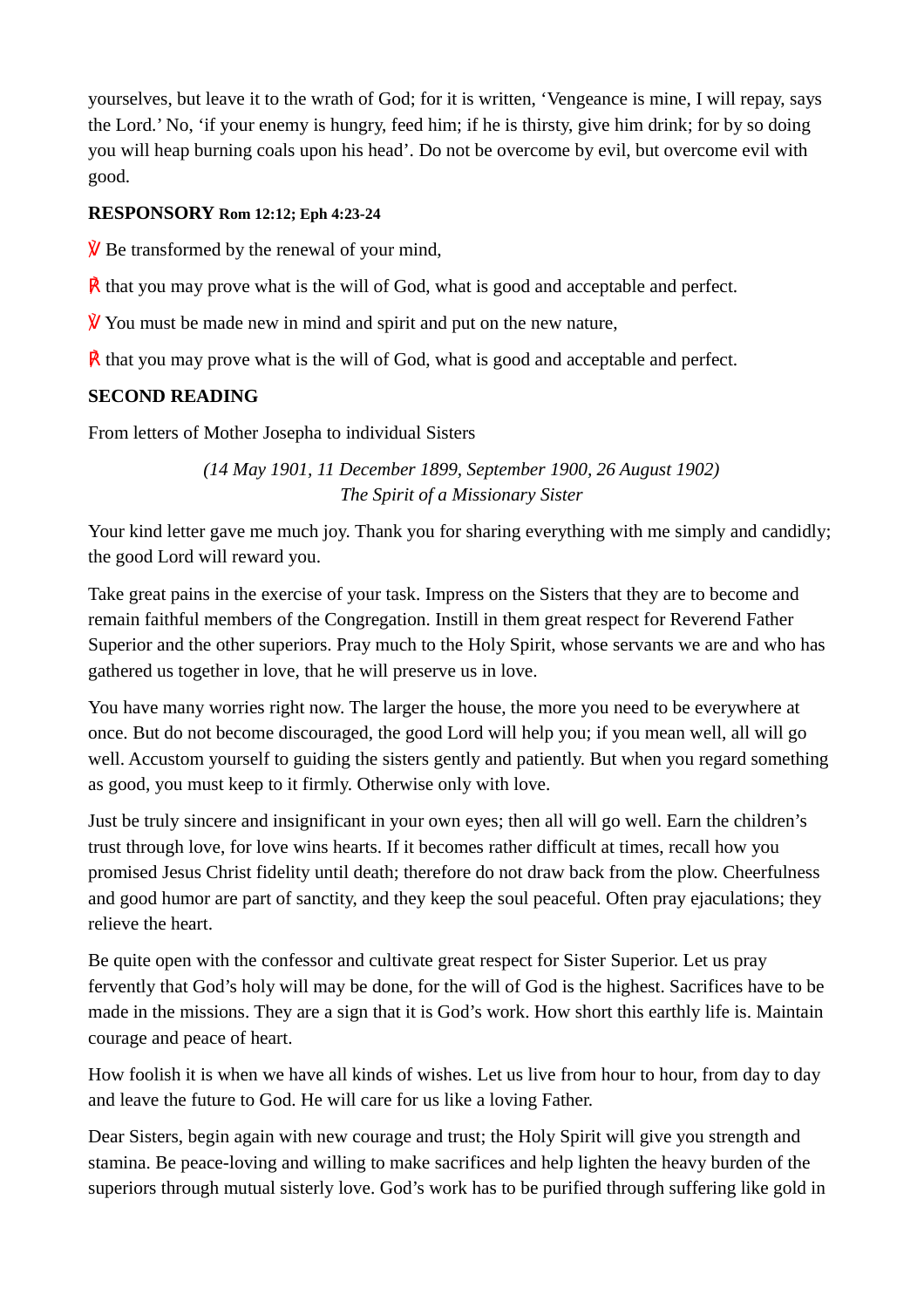the furnace.

#### **RESPONSORY Acts 1:8; Lk 10:2**

 $\mathcal{V}$  The harvest is rich but the workers are few;\* therefore ask the harvest-master to send workers to his harvest.

**R** Therefore ask the harvest-master to send workers to his harvest.

 $\mathcal{V}$  You will receive power when the Holy Spirit comes down on You; then You are my witnesses even to the ends of the earth.

**R** Therefore ask the harvest-master to send workers to his harvest.

#### **PRAYER**

O God,

who through the inspiration of the Holy Spirit, led Blessed Josepha, Virgin, to dedicate her life to the spread of the faith, grant us through her intercession that, always growing in love, we may bear witness in the world to your goodness. We ask this through our Lord Jesus Christ, your Son, who lives and reigns with you and the Holy Spirit, one God, for ever and ever.

## **MORNING PRAYER**

#### **HYMN**

Praise we the woman who, endued With high heroic fortitude, Has won renown that shall not die, A place among the saints on high.

Such holy love inflamed her breast, She would not seek on earth her rest, But, strong in faith and patience, trod The narrow path that leads to God.

Restraining every froward sense By gentle bonds of abstinence, With prayer her hungry soul she fed, And thus to heavenly joys hath sped.

O Christ, the strength of all the strong, To whom alone high deeds belong,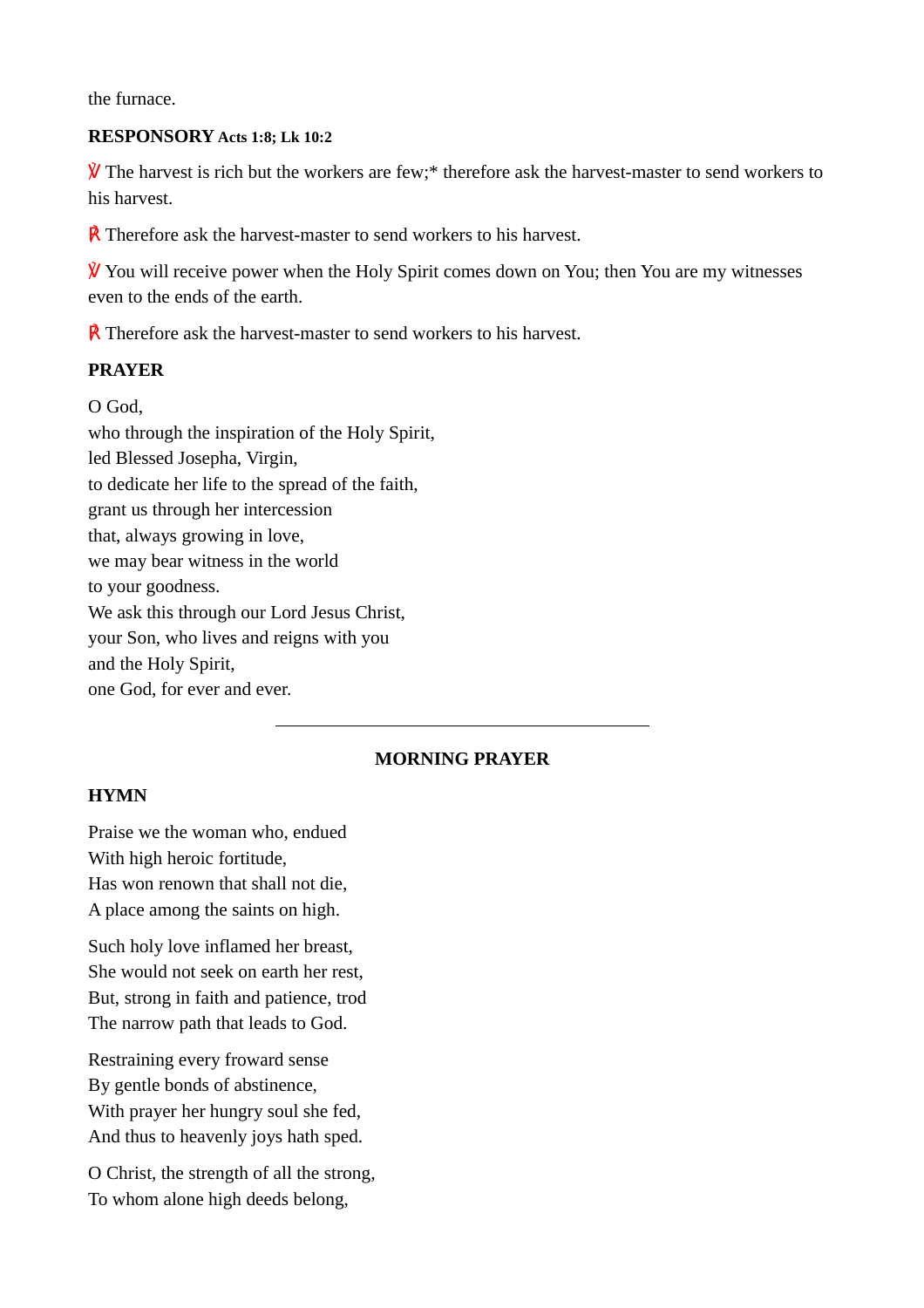Through her prevailing prayer on high In mercy hear thy people's cry.

All praise to God the Father be, All praise, eternal Son, to thee, Whom with the Spirit we adore For ever and for evermore. Amen.

# **PSALMODY (Morning Prayer, SUNDAY I)**

*Ant. 1:* My soul clings to you; your right hand holds me fast.

### **Psalm 62(63): 2-9**

O God, you are my God, for you I long; \* for you my soul is thirsting. My body pines for you \* like a dry, weary land without water. So I gaze on you in the sanctuary \* to see your strength and your glory.

For your love is better than life, \* my lips will speak your praise. So I will bless you all my life, \* in your name I will lift up my hands. My soul shall be filled as with a banquet, \* my mouth shall praise you with joy.

On my bed I remember you. \* On you I muse through the night for you have been my help; \* in the shadow of your wings I rejoice. My soul clings to you;  $*$ your right hand holds me fast.

*Ant. 1:* My soul clings to you; your right hand holds me fast.

*Ant. 2:* God's own right hand has given you strength; may you be blessed for ever.

### **The Canticle of Daniel: Dan 3:57-88, 56**

O all you works of the Lord, O bless the Lord. \* To him be highest glory and praise for ever. And you, angels of the Lord, O bless the Lord. \* To him be highest glory and praise for ever.

And you, the heavens of the Lord, O bless the Lord. \* And you, clouds of the sky, O bless the Lord. And you, all armies of the Lord, O bless the Lord. \* To him be highest glory and praise for ever.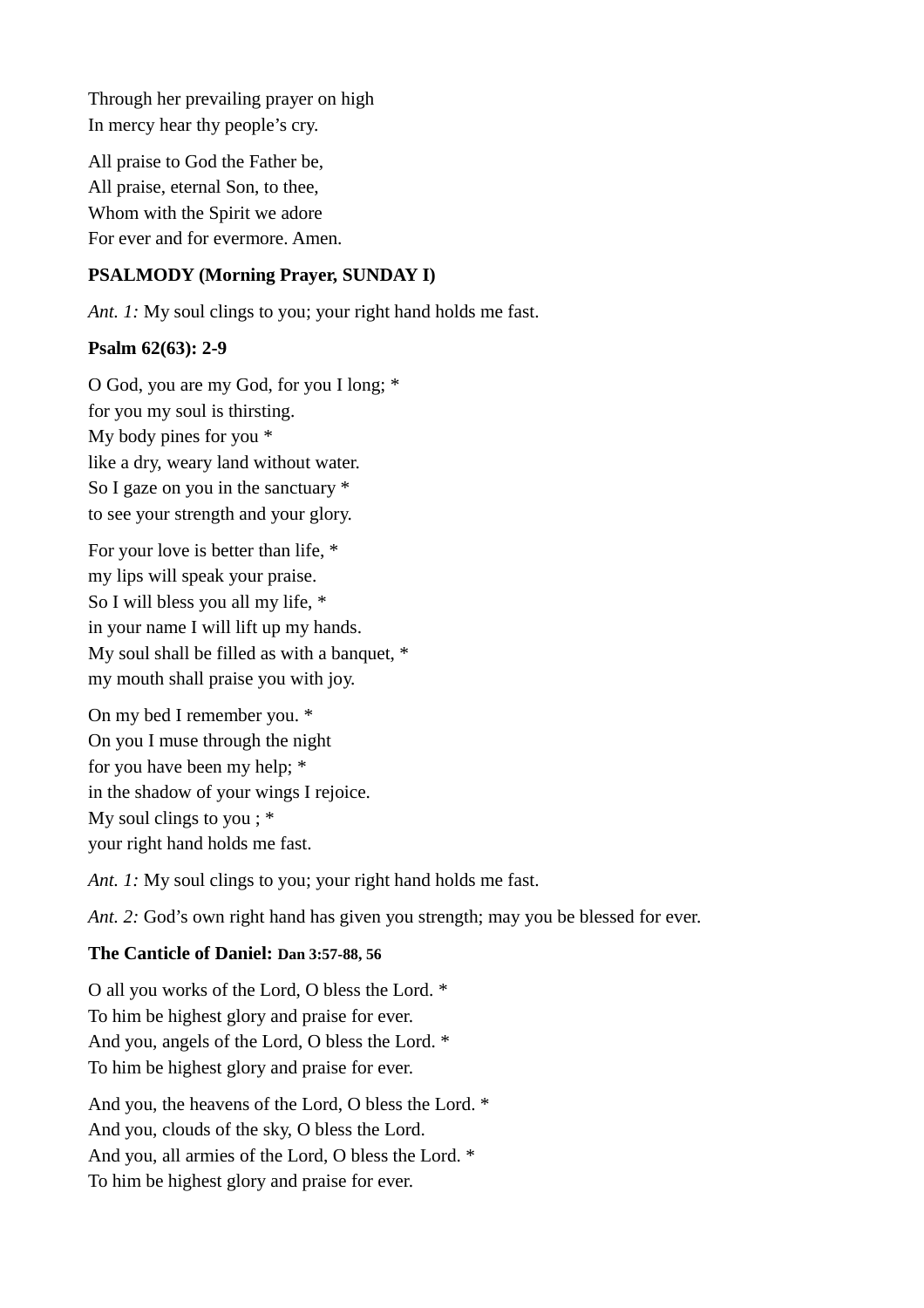And you, sun and moon, O bless the Lord. \* And you, the stars of the heav'ns, O bless the Lord. And you, showers and rain, O bless the Lord. \* To him be highest glory and praise for ever.

And you, all you breezes and winds, O bless the Lord. \* And you, fire and heat, O bless the Lord. And you, cold and heat, O bless the Lord. \* To him be highest glory and praise for ever.

And you, showers and dew, O bless the Lord. \* And you, frosts and cold, O bless the Lord. And you, frost and snow, O bless the Lord. \* To him be highest glory and praise for ever.

And you, night-time and day, O bless the Lord. \* And you, darkness and light, O bless the Lord. And you, lightning and clouds, O bless the Lord. \* To him be highest glory and praise for ever.

O let the earth bless the Lord. \* To him be highest glory and praise for ever.

And you, mountains and hills, O bless the Lord. \* And you, all plants of the earth, O bless the Lord. And you, fountains and springs, O bless the Lord. \* To him be highest glory and praise for ever.

And you, rivers and seas, O bless the Lord. \* And you, creatures of the sea, O bless the Lord. And you, every bird in the sky, O bless the Lord. † And you, wild beasts and tame, O bless the Lord. \* To him be highest glory and praise for ever.

And you, children of men, O bless the Lord. \* To him be highest glory and praise for ever.

O Israel, bless the Lord. O bless the Lord. \* And you, priests of the Lord, O bless the Lord. And you, servants of the Lord, O bless the Lord. \* To him be highest glory and praise for ever.

And you, spirits and souls of the just, O bless the Lord. \* And you, holy and humble of heart, O bless the Lord. Ananias, Azarias, Mizael, O bless the Lord. \* To him be highest glory and praise for ever.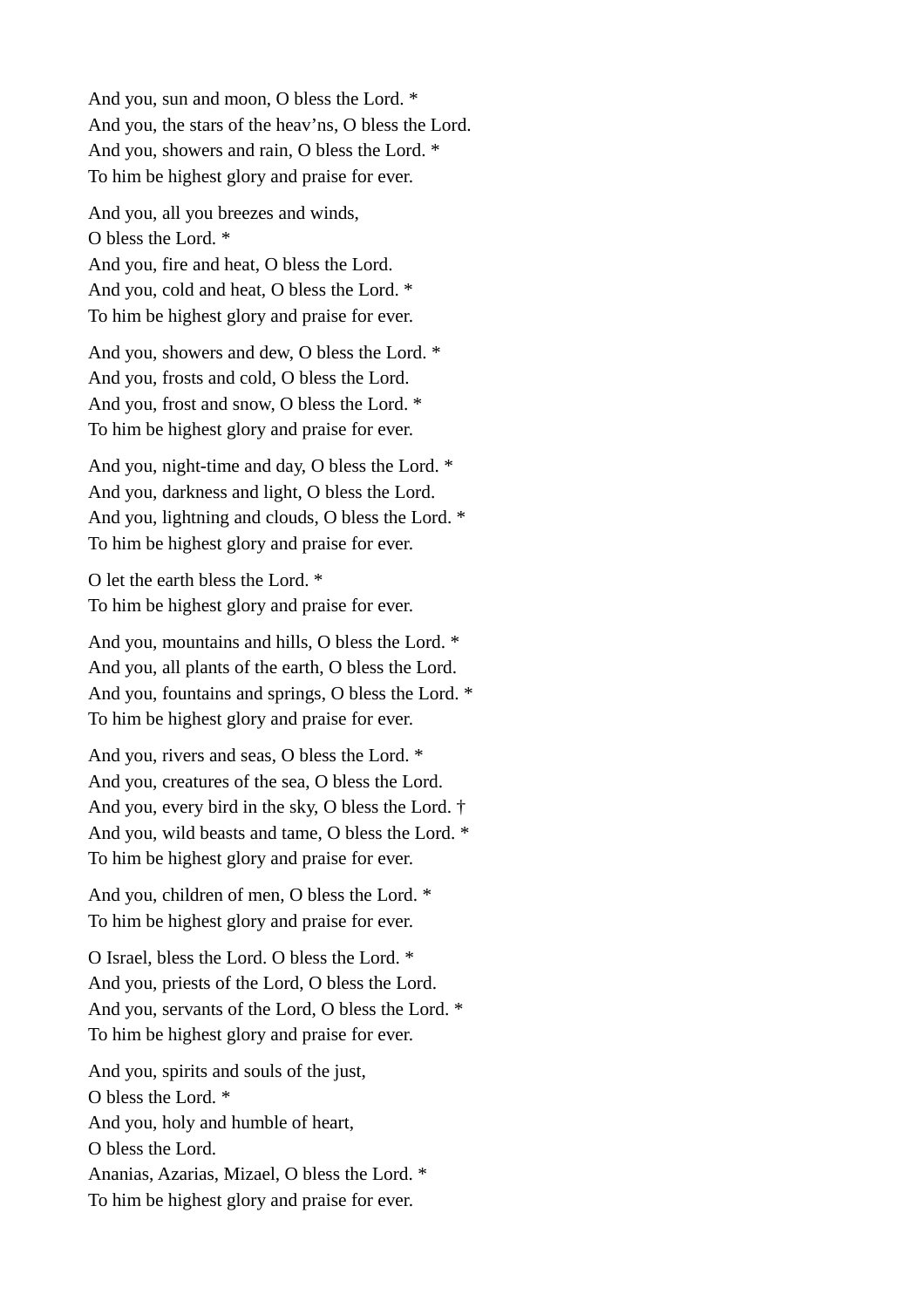Let us praise the Father, the Son, and Holy Spirit; \* To you be highest glory and praise for ever. May you be blessed, O Lord, in the heavens. \* To you be highest glory and praise for ever.

*Ant. 2:* God's own right hand has given you strength; may you be blessed for ever.

*Ant. 3:* I will exult, Lord, and rejoice in your love.

# **Psalm 149**

Sing a new song to the Lord, \* his praise in the assembly of the faithful. Let Israel rejoice in its Maker, \* let Sion's sons exult in their king. Let them praise his name with dancing  $*$ and make music with timbrel and harp.

For the Lord takes delight in his people. \* He crowns the poor with salvation. Let the faithful rejoice in their glory,  $*$ shout for joy and take their rest. Let the praise of God be on their lips \* and a two-edged sword in their hand,

to deal out vengeance to the nations \* and punishment on all the peoples; to bind their kings in chains \* and their nobles in fetters of iron; to carry out the sentence pre-ordained: \* this honour is for all his faithful.

*Ant. 3:* I will exult, Lord, and rejoice in your love.

# **SCRIPTURE READING Rom 12:1-2**

My brothers, I implore you by God's mercy to offer your very selves to him: a living sacrifice, dedicated and fit for his acceptance, the worship offered by mind and heart. Adapt yourselves no longer to the pattern of this present world, but let your minds be remade and your whole nature thus transformed. Then you will be able to discern the will of God, and to know what is good, acceptable, and perfect.

# **RESPONSORY**

 $\hat{V}$  God is her help; she will not be moved.

- $\mathsf{\&}$  God is her help; she will not be moved.
- **V** The Lord is with her;
- $\vec{R}$  she will not be moved.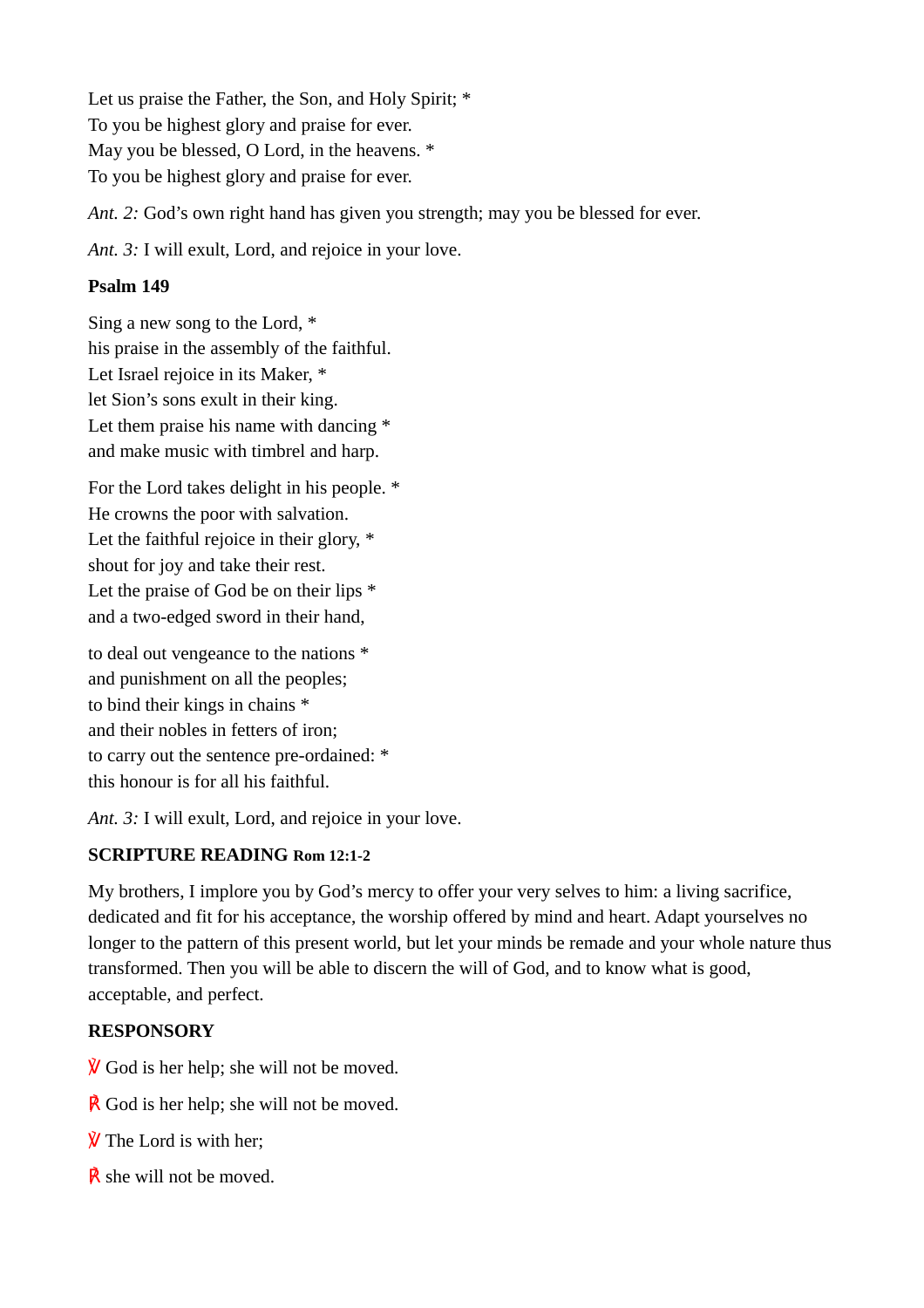$\hat{V}$  Glory be.

 $\overline{R}$  God is her help; she will not be moved.

# **Benedictus**

*Ant.:* Whoever does the will of my Father, says the Lord, is my brother, and sister, and mother.

Blessed be the Lord, the God of Israel! \* He has visited his people and redeemed them.

He has raised up for us a mighty saviour \* in the house of David his servant, as he promised by the lips of holy men, \* those who were his prophets from of old.

A saviour who would free us from our foes, \* from the hands of all who hate us. So his love for our fathers is fulfilled \* and his holy covenant remembered.

He swore to Abraham our father to grant us, \* that free from fear, and saved from the hands of our foes, we might serve him in holiness and justice \* all the days of our life in his presence.

As for you, little child, \* you shall be called a prophet of God, the Most High. You shall go ahead of the Lord  $*$ to prepare his ways before him,

To make known to his people their salvation \* through forgiveness of all their sins, the loving kindness of the heart of our God \* who visits us like the dawn from on high.

He will give light to those in darkness, those who dwell in the shadow of death, \* and guide us into the way of peace.

Ant.: Whoever does the will of my Father, says the Lord, is my brother, and sister, and mother.

# **INTERCESSIONS**

With all the holy women let us praise our Saviour and call on him in prayer.

℟ *Come, Lord Jesus.*

Lord Jesus, you said of the woman who was a sinner, 'Her many sins are forgiven, because she has loved much'; - grant us your forgiveness for our many sins. R/.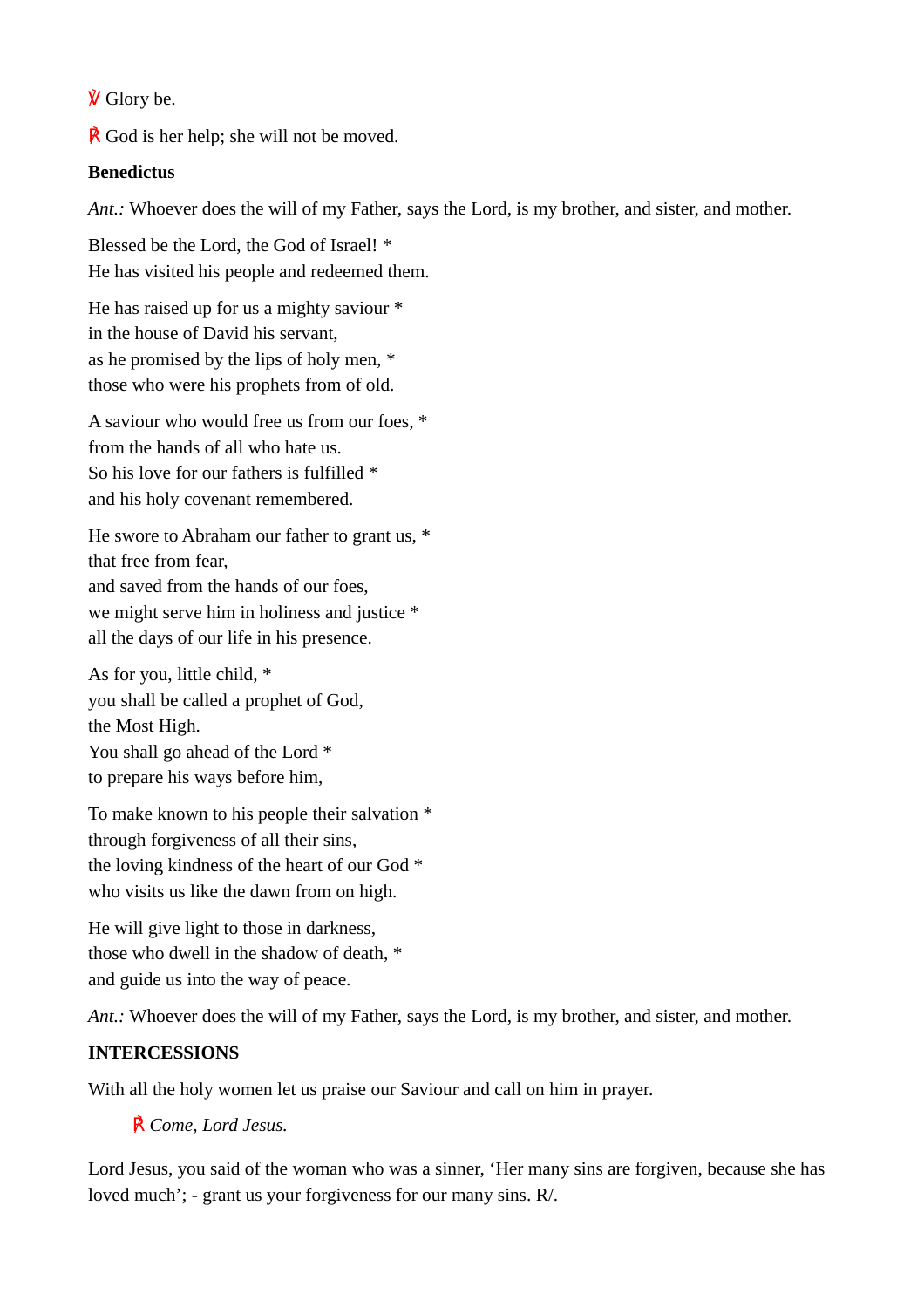Lord Jesus, women ministered to your needs on your saving journeys; - open our eyes to see you in those who need our help. R/.

Lord and master, Mary listened to your teaching and Martha did the serving; - may our faith grow ever deeper and our love go out to others. R/.

Lord Jesus, you called those who do God's will your brother and sister and mother; - teach us to live as members of your family. R/.

Our Father, who art in heaven, hallowed be thy name. Thy kingdom come. Thy will be done on earth, as it is in heaven. Give us this day our daily bread, and forgive us our trespasses, as we forgive those who trespass against us and lead us not into temptation, but deliver us from evil.

### **PRAYER**

O God, who through the inspiration of the Holy Spirit, led Blessed Josepha, Virgin, to dedicate her life to the spread of the faith, grant us through her intercession that, always growing in love, we may bear witness in the world to your goodness. We ask this through our Lord Jesus Christ, your Son, who lives and reigns with you and the Holy Spirit, one God, for ever and ever.

### **EVENING PRAYER**

# **HYMN**

Lord God, we give you thanks for all your saints Who sought the trackless footprints of your feet, Who took into their own a hand unseen And heard a voice whose silence was complete.

In every word and deed they spoke of Christ, And in their life gave glory to his name; Their love was unconsumed, a burning bush Of which the Holy Spirit was the flame.

Blest Trinity, may yours be endless praise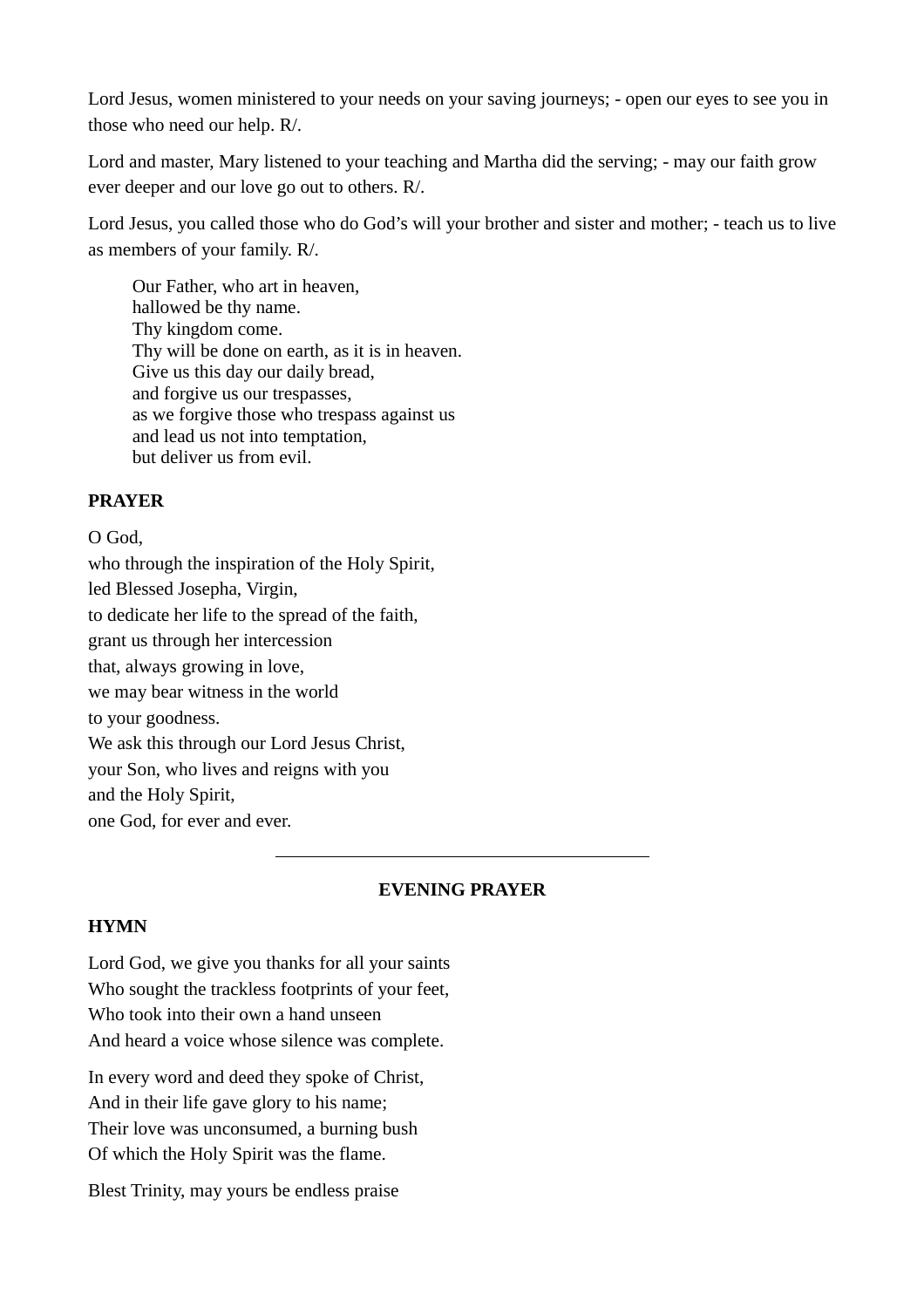For all who lived so humbly in your sight; Your holy ones who walked dark ways in faith Now share the joy of your unfailing light.

# **PSALMODY**

*Ant. 1:* Lord, your servant rejoices, because you have saved her.

# **Psalm 121(121)**

I rejoiced when I heard them say: \* 'Let us go to God's house.' And now our feet are standing \* within your gates, O Jerusalem.

Jerusalem is built as a city \* strongly compact. It is there that the tribes go up, \* the tribes of the Lord.

For Israel's law it is, \* there to praise the Lord's name. There were set the thrones of judgment \* of the house of David.

For the peace of Jerusalem pray: \* 'Peace be to your homes! May peace reign in your walls, \* in your palaces, peace!'

For love of my brethren and friends \* I say: 'Peace upon you!' For love of the house of the Lord \* I will ask for your good.

*Ant. 1:* Lord, your servant rejoices, because you have saved her.

*Ant. 2:* Like everlasting foundations on a rock are the commandments of God in the heart of a good woman.

# **Psalm 126(127)**

If the Lord does not build the house, \* in vain do its builders labour; if the Lord does not watch over the city, \* in vain does the watchman keep vigil.

In vain is your Earlier rising, \* your going later to rest, you who toil for the bread you eat: \* when he pours gifts on his beloved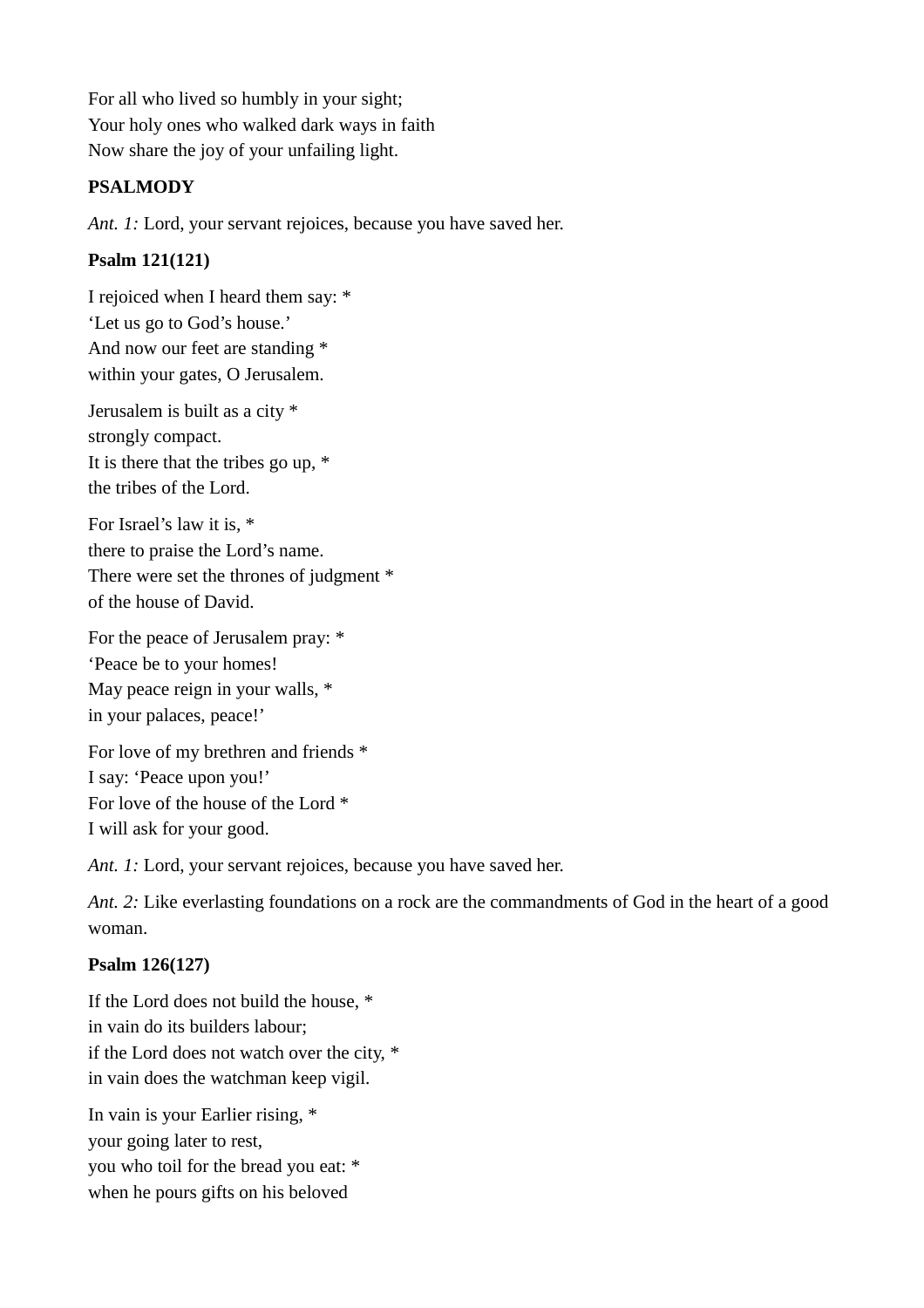while they slumber.

Truly sons are a gift from the Lord, \* a blessing, the fruit of the womb. Indeed the sons of youth \* are like arrows in the hand of a warrior;

O the happiness of the man; \* who has filled his quiver with these arrows! He will have no cause for shame when he disputes with his foes in the gateways.

*Ant. 2:* Like everlasting foundations on a rock are the commandments of God in the heart of a good woman.

*Ant. 3:* God's own hand has given her strength; she will be blessed for ever.

### **Canticle: Eph 1:3-16**

Blessed be the God and Father \* of our Lord Jesus Christ, who has blessed us in Christ \* with every spiritual blessing in the heavenly places.

He chose us in him \* before the foundation of the world, that we should be holy \* and blameless before him.

He destined us in love \* to be his sons through Jesus Christ, according to the purpose of his will. † to the praise of his glorious, grace. \* which he freely bestowed on us in the Beloved.

In him we have redemption through his blood, \* the forgiveness of our trespasses, according to the riches of his grace \* which he lavished upon us.

He has made known to us † in all wisdom and insight \* the mystery of his will, according to his purpose \* which he set forth in Christ,

His purpose he set forth in Christ, \* as a plan for the fulness of time, to unite all things in him, \* things in heaven and things on earth.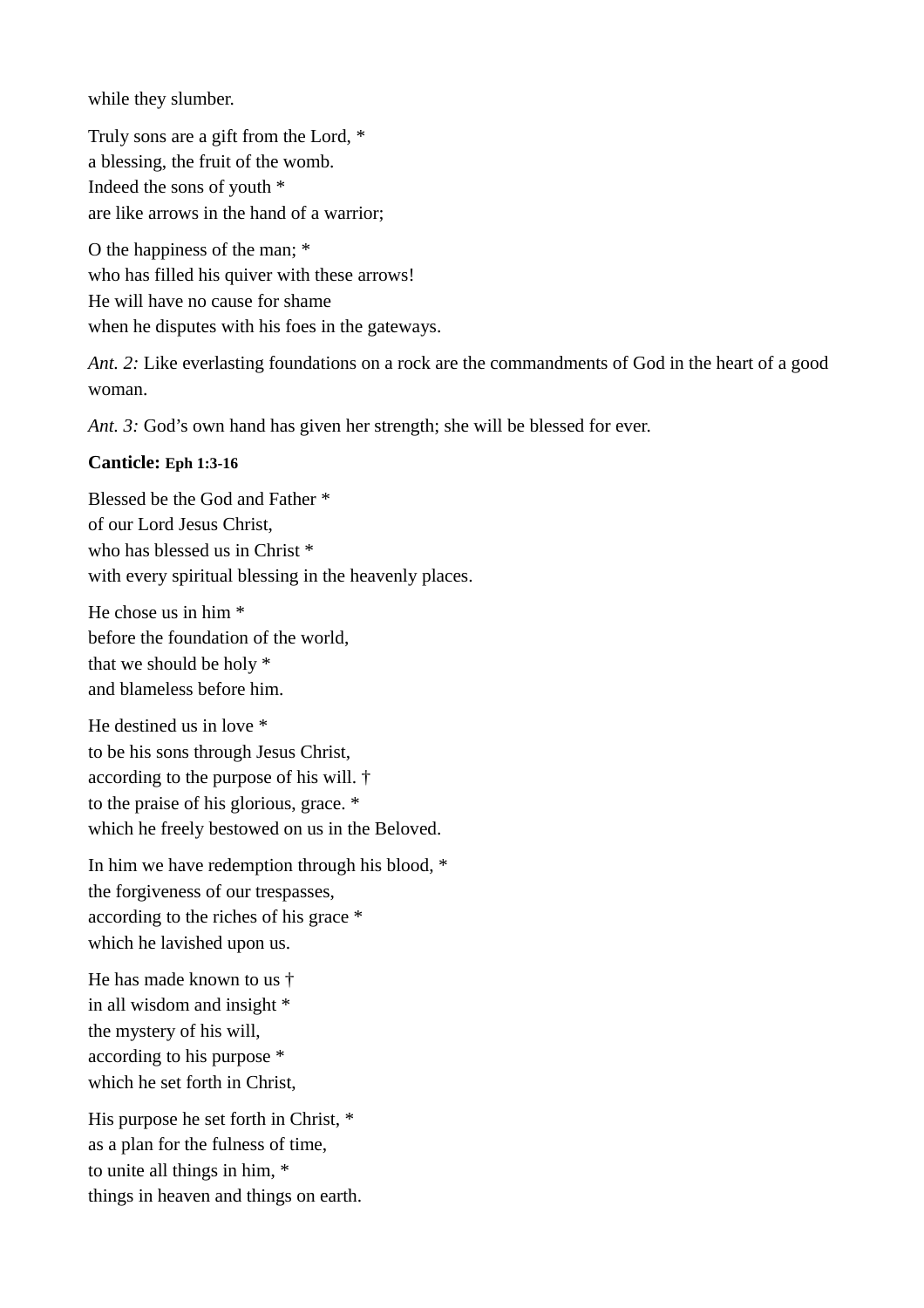*Ant. 3:* God's own hand has given her strength; she will be blessed for ever.

# **SCRIPTURE READING Rom 8:28-30**

We are well assured that everything helps to secure the good of those who love God, those whom has called in fulfilment of his design. All those who from the first were known to him, he has destined from the first to be moulded into the image of his Son, who is thus to become the eldestborn among many brethren. So predestined, he called them; so called, he justified them; so justified, he glorified them.

# **RESPONSORY**

 $\hat{V}$  God has chosen her. He chose her before she was born.

**R** God has chosen her. He chose her before she was born.

 $\hat{V}$  He brought her to live in his own dwelling place.

**R** He chose her before she was born.

 $\dot{V}$  Glory be.

**R** God has chosen her. He chose her before she was born.

### **Magnificat**

*Ant.:* You have left all things and have followed me; you will be repaid a hundred times over, and gain eternal life.

My soul glorifies the Lord, \* my spirit rejoices in God, my Saviour. He looks on his servant in her lowliness; \* henceforth all ages will call me blessed.

The Almighty works marvels for me. \* Holy his name! His mercy is from age to age, \* on those who fear him.

He puts forth his arm in strength \* and scatters the proud-hearted. He casts the mighty from their thrones \* and raises the lowly.

He fills the starving with good things, \* sends the rich away empty.

He protects Israel, his servant, \* remembering his mercy, the mercy promised to our fathers, \* to Abraham and his sons for ever.

*Ant.:* You have left all things and have followed me; you will be repaid a hundred times over, and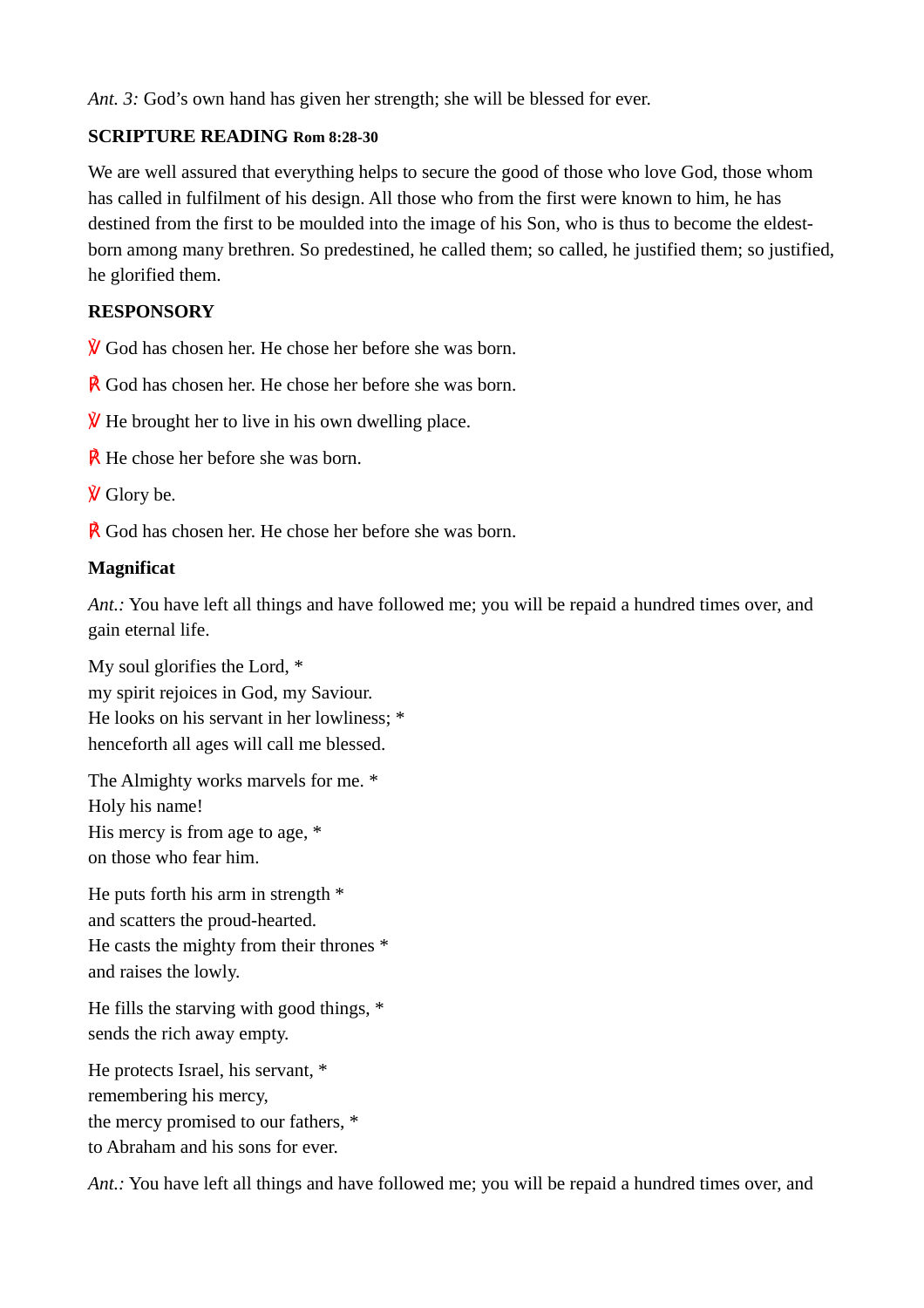gain eternal life.

## **INTERCESSIONS**

Through the holy women let us pray to the Lord for all the needs of his Church.

℟ *Lord, remember your Church.*

Through the women martyrs who overcame death with undying courage - strengthen your Church in time of trial. R/.

Through the married women who graced the lives of the human family - renew the Church in her apostolic mission. R/.

Through all the widows who sanctified loneliness with prayer and hospitality - make your Church a telling sign of your love for all the world. R/.

Through all the mothers who introduced their children to the kingdom of God and true human life in society – may your Church bring all men to eternal life and salvation. R/.

Through all the holy women who live in the light of your glory - grant to the faithful departed the everlasting vision of happiness. R/.

Our Father, who art in heaven, hallowed be thy name. Thy kingdom come. Thy will be done on earth, as it is in heaven. Give us this day our daily bread, and forgive us our trespasses, as we forgive those who trespass against us and lead us not into temptation, but deliver us from evil.

### **PRAYER**

O God,

who through the inspiration of the Holy Spirit, led Blessed Josepha, Virgin, to dedicate her life to the spread of the faith, grant us through her intercession that, always growing in love, we may bear witness in the world to your goodness. We ask this through our Lord Jesus Christ, your Son, who lives and reigns with you and the Holy Spirit, one God, for ever and ever.

*Text of the Psalms and Canticles is taken from the Divine Office approved by the Episcopal Conference of Australia, England and Wales, Scotland and Ireland. Also approved for use in Gambia, Ghana, India, Kenya, Liberia, Malaysia and Singapore, New Zealand, Nigeria, Sierra Leone, Tanzania, Uganda, Zimbabwe.*